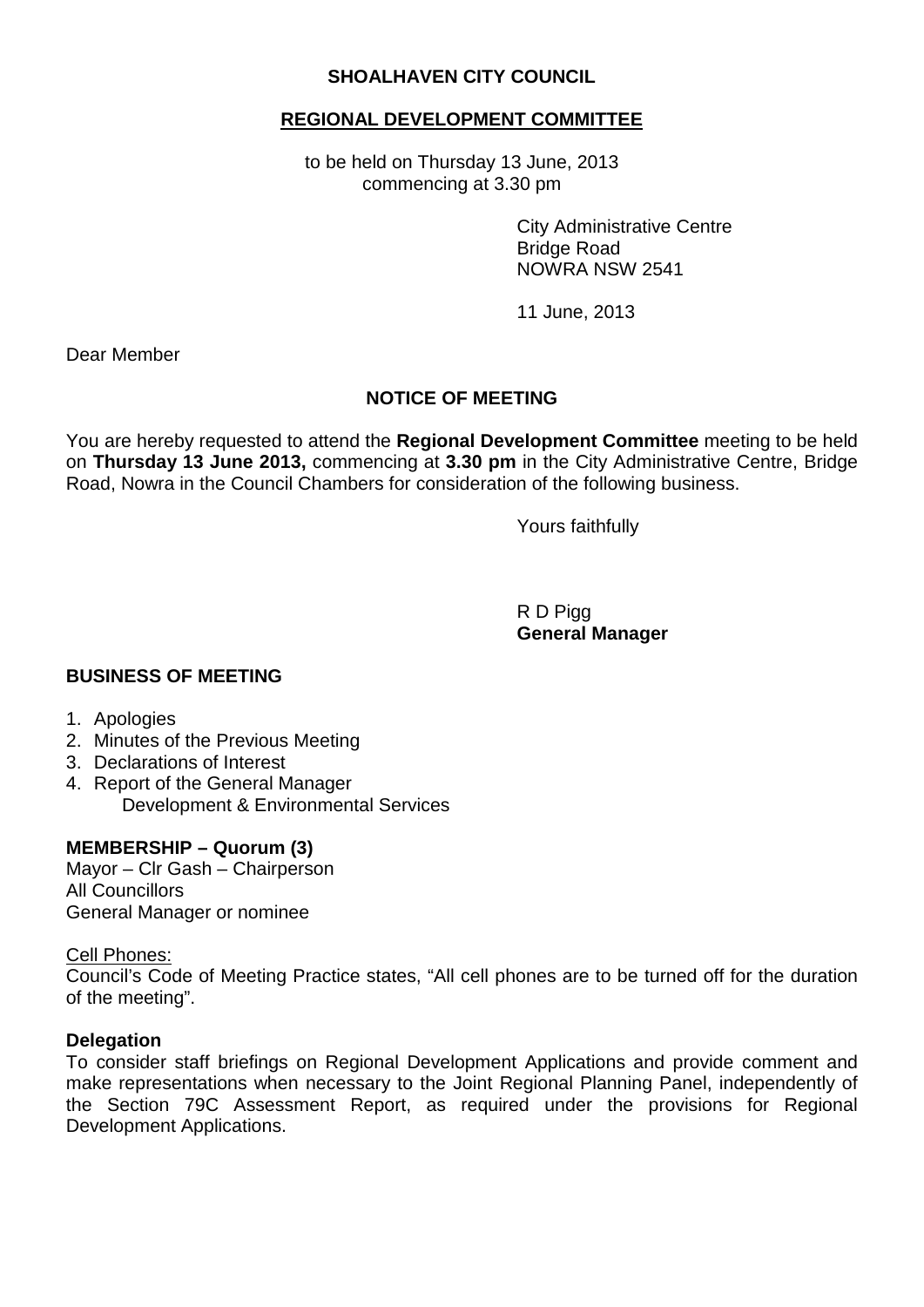### **MINUTES OF THE REGIONAL DEVELOPMENT COMMITTEE MEETING HELD ON WEDNESDAY 27 FEBRUARY 2013 IN COMMITTEE ROOMS 1 & 2, CITY ADMINISTRATIVE CENTRE, BRIDGE ROAD, NOWRA COMMENCING AT 3.29 PM**

The following members were present:

Clr Gash - Chairperson Clr Wells Clr White Clr Tribe Clr Baptist Clr Kitchener Clr Guile Clr Findley – arrived 3.45 pm

Others Present:

Tim Fletcher – Director Development & Environmental Services Peter Adams – Director Strategic Planning & Infrastructure Peter Johnston – Senior Planner

#### 1. Election of Chairperson

Nominations for Chairperson of the Regional Development Committee were called for.

A nomination was received for Clr Gash

MOTION: Moved: Wells / Second: White

That Clr Gash was elected the Chairperson of the Regional Development Committee.

CARRIED

2. Minutes of Previous Meeting

MOTION: Moved: Findley / Second: Wells

That the Minutes of the meeting of the Regional Development Committee held on Thursday 7 June 2012 be confirmed.

CARRIED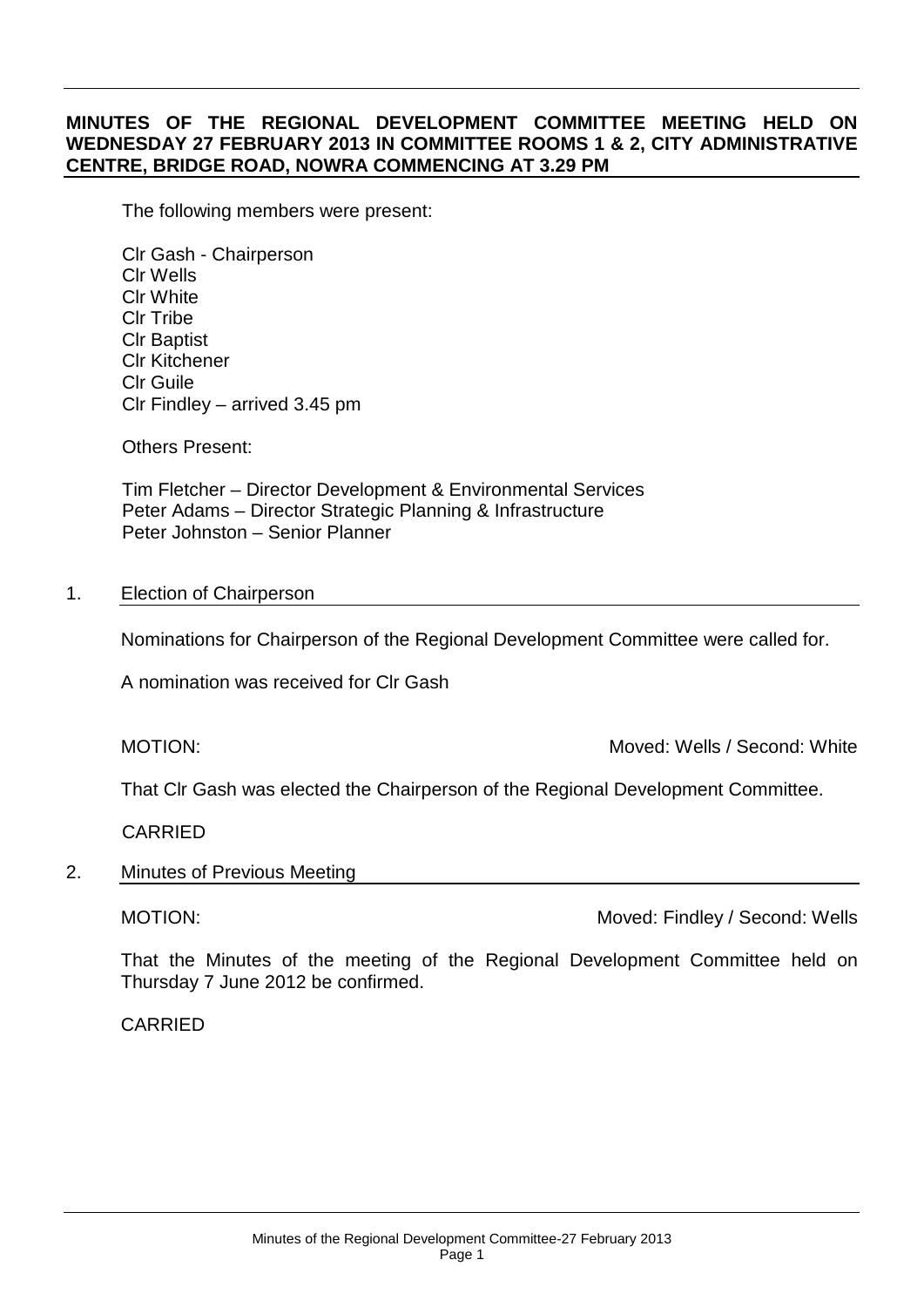### **REPORT OF THE GENERAL MANAGER**

#### **DEVELOPMENT AND ENVIRONMENTAL SERVICES**

3. Alterations and additions to the Ulladulla Civic Centre, Library and Visitors Centre, including part demolition, car parking and associated infrastructure. File RA12/1002

MOTION: MOTION: MOTION:

That Council endorse RA12/1002 (JRPP Ref 2012STH028) - Alterations and additions to the Ulladulla Civic Centre, Library and Visitors Centre, including part demolition, car parking and associated infrastructure.

CARRIED

There being no further business, the meeting concluded, the time being 3.57 pm.

Clr Gash **CHAIRPERSON**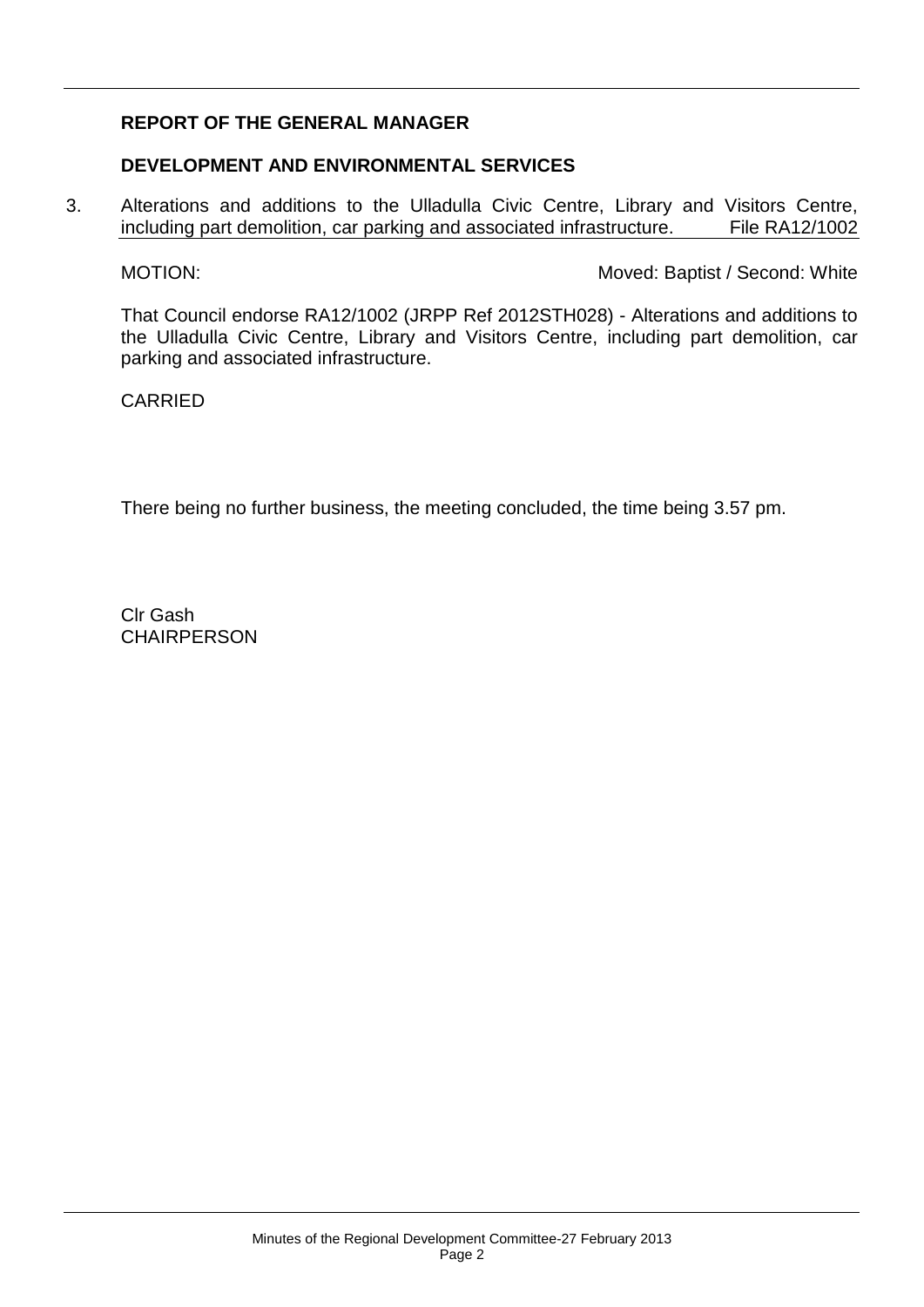# **REPORT OF GENERAL MANAGER**

## **REGIONAL DEVELOPMENT COMMITTEE**

# **THURSDAY, 13 JUNE 2013**

## **DEVELOPMENT AND ENVIRONMENTAL SERVICES**

#### **1. Regional Development Application for extension of area over the Shoalhaven River where sand is won via dredging. Applicant: Allen Price & Associates. Owner:**  K R & J M Gibson and NSW Crown Lands.

**PURPOSE:** Delivery Program Activity: 1.3.3.1

To review the staff Section 79C Assessment Report which has been submitted to the Joint Regional Planning Panel (JRPP) for consideration at its meeting scheduled for 18 June 2013 at 4.00pm.

#### **SUBMITTED for discussion.**

#### **OPTIONS**

- 1. Support the submitted Regional Development Application and staff's recommendation to the JRPP; or
- 2. Make an alternative decision and make submission to the Panel.

### **DETAILS**

#### **Proposal**

The submitted Regional Development Application (DA), as amended, seeks approval for:

- 1. The regularisation of dredging in the Shoalhaven River on the southern side of Burraga (Pig) Island outside the existing permissive occupancy; and
- 2. The extension of the area over the Shoalhaven River where sand is won via dredging. The works to be undertaken in two stages:
	- Stage 1 comprising the area of intertidal sand flats that is located at the western end of Pig Island and has an area of approximately 2.4 hectares. This stage including a dredge area with a 20 metre (m) buffer to existing sea grasses that are to the west (comprising a 5m buffer/offset from the sea grasses and 15m angle of repose between the buffer zone and the base of the area to be dredged) and a 15m buffer to Pig Island (comprising the angle of repose between the banks of Pig Island and the base of the dredge area). Dredging to occur down to a depth of 6m. Works